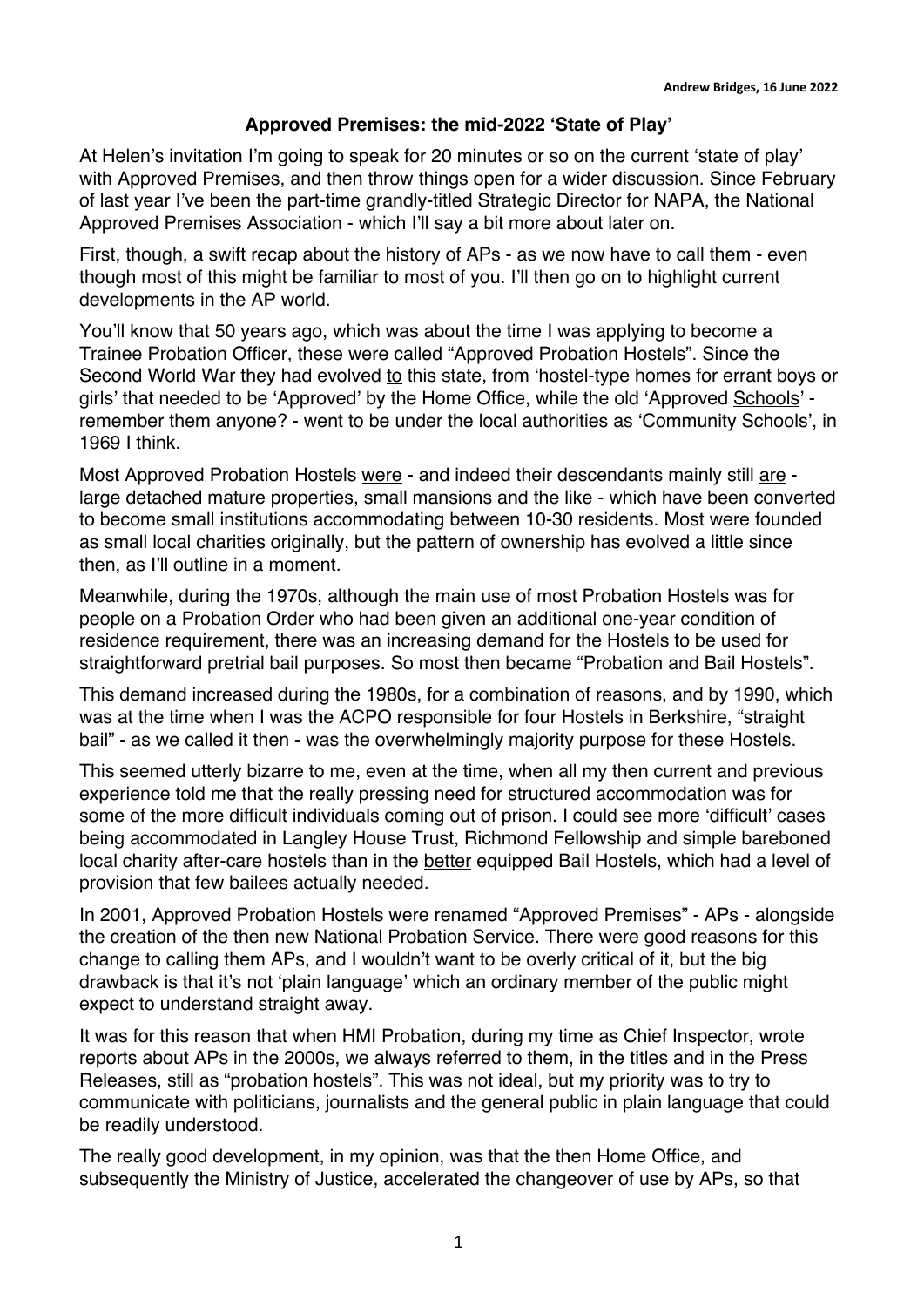they became used almost exclusively as being for "difficult" cases coming out of prison. (I'm using the word, "difficult", just for today only, as a generic term, for meaning *High Risk of Harm to others* for men, and for women a mixture of High *RoH* and/or those with "complex needs". There are all sorts of detailed issues with admission policies and practices for and by APs that you might want to touch on later, but those criteria are the broad principles which still currently apply.

Meanwhile the other main change since 2001 has been the gradual trend, until now, towards the great majority of APs being managed directly by central Government, and only a minority of them being managed independently - at the start of last year there were one hundred directly managed by HMPPS, and ten managed independently, by a mixture of historic charities that are becoming increasingly professionalised, and by specialist providers. When you hear me refer to "IAPs", I'm referring to independently managed APs – and that's a term - IAP - that has fairly wide usage in the AP world.

There have actually been many gains, compared with the past, from this more centralised system, mainly in terms of capital and revenue investment, alongside some of the considerable disadvantages that many of you will know about, in terms of very slow and frankly poor facilities management etc.

And there have been three further big developments, which have come about only in the last three years or so:

The first of these is that at long last all the AP provision, in England at least, is now managed under one national single central Government team within HMPPS.

As an aside at this point, I'd have to say that I had always assumed, in my Berkshire days, that we were local stewards of what was, in effect, part of a national provision that happened to be in our locality – I thought that, as perhaps many of you did too, even before there was officially a National Service.

So in 2001 I was baffled as to why the then new National Probation Service became fixed on the idea that APs were a regional resource, and until just a couple of years ago they wouldn't introduce a national team to manage this specialist resource-heavy facility. We in the Inspectorate recommended twice in the 2000s that it needed to be managed as a national resource, though it is almost certainly for other reasons that the National AP team has come about in HMPPS in the last couple of years.

In a second major recent development, HMPPS has definitely been right to devise a major overall Accommodation Strategy for people coming out of prison. This was necessary, to supersede the dog's breakfast of provisions it inherited from the past – various random ad hoc provisions, plus Bail Accommodation units etc. So now it officially talks about a Community Accommodation Service – CAS – and that this consists of three Tiers, and that all APs, both state-run and independents, are the "Tier One" of this Strategy – the shorthand for this being "CAS1".

Tier 2 is mainly the old Bail Accommodation provision, where the level of structure and support is obviously not as great as in APs, while Tier 3 is intended to be virtually independent accommodation for ex-prisoners, which some might 'graduate to' from more structured accommodation following release.

I'm not saying more about Tiers 2 and 3 here, but you should be aware of this development, and, although there will inevitably arise all sorts of practical implementation difficulties with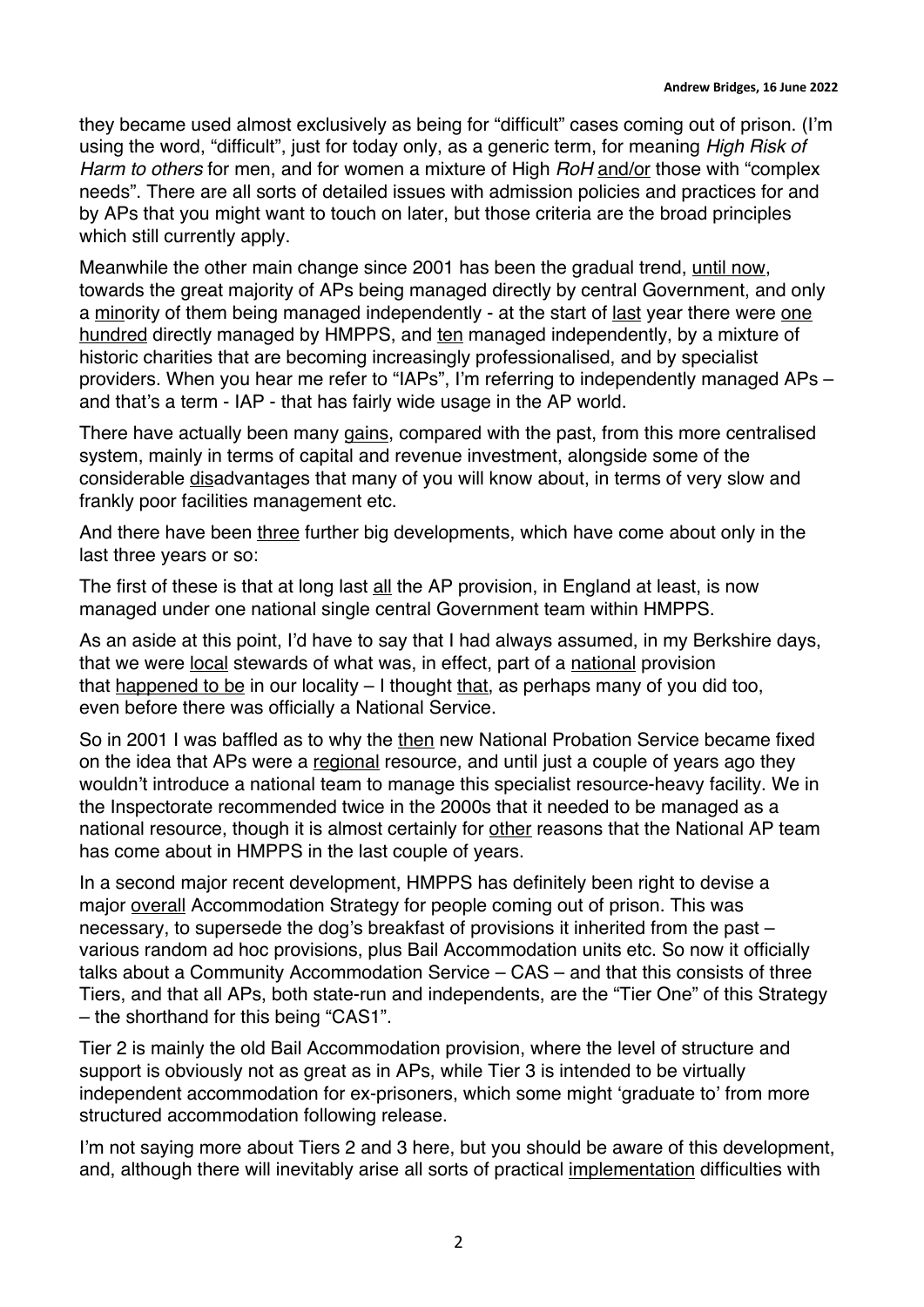all this, it has to be said that in principle it's a positive and more coherent development compared with the past.

Meanwhile, what about APs specifically in all this? Well, the third recent big initiative is the AP Expansion Programme, which is called "AP-Ex" for short – in which HMPPS is on a drive to increase the number of AP beds by 200 in the two years starting just over a year ago.

The first point to make about this is that when the research and statistics people in HMPPS did their projections for potential need for post-custodial accommodation provision, and it is over two years now since this was done, they predicted a possible need for 500 extra AP beds in coming years. Despite that projected need, in terms of intra-Government tight financial policy, it was actually quite an achievement for HMPPS to get the budget for even 200 extra beds, and they have since been pursuing their initiative to achieve '200 in two years' with some gusto. About one hundred confirmed new beds were in the pipeline by the end of March this year.

Some of these new beds, as I shall call them, have come from increasing the size of some existing APs – and this has been a useful element. And this week I attended the opening of the HMPPS AP Joyce Meggie House in south London, which is essentially a rebuild of the former AP, Ellison House, and it might count as part of the 'new beds' though I'm not sure. The nice touch here is that HMPPS has named the AP in honour of a member of AP staff who died of Covid right at the start of the pandemic – this gesture has been greatly appreciated locally, and particularly by Joyce's family, who attended and spoke on Monday.

However, the main plank of this AP Expansion programme has been to commission the opening of new independent APs, a reverse of the recent trend hitherto, and more progress has been made with this than many of you might expect. I told you that there were just ten IAPs at the start of last year – there are about to be fourteen. (And there is one anomalous one that I won't bore you with.)

So it's at this point that I digress to tell you a bit about NAPA. Some of you may remember the old NAPBH (National Association of Probation & Bail Hostels), which was for many years run from Devon by Eunice Dunkley. This was a loose association, to which all the old Hostels 'belonged', but its old informal role was made obsolete with the creation of the 2001 NPS. So in the 2000s it suddenly needed to reconstitute itself to meet the needs of just the independent APs, the APs left over with no collective identity once the great majority of APs were in the tender care of central Government.

So it was long before my time here that NAPA worked out its new role, serving just those independent APs – the "IAPs" – and subsequently decided that the best mechanism for carrying out this role was to become a "Community Interest Company", a CIC, registered with Companies House as such, which it did in 2019.

Since every IAP is by definition independent, NAPA quite definitely does not manage the IAPs! We are the collective eyes, ears and voice for the IAPs, and we provide training events for practitioners, and an annual residential conference – the next one is this July – and for this annual menu of services each IAP pays a modest annual invoice.

We class each IAP – or its parent owning body – as "associates" of NAPA; there are technical reasons why they're not "Members". But here is my analogy concerning NAPA's role: Each Master Builder, for example, is an independent business in its own right – and indeed a competitive one - but each belongs to an Association of Master Builders to represent the interests that they have in common – that's called a 'trade association'. So in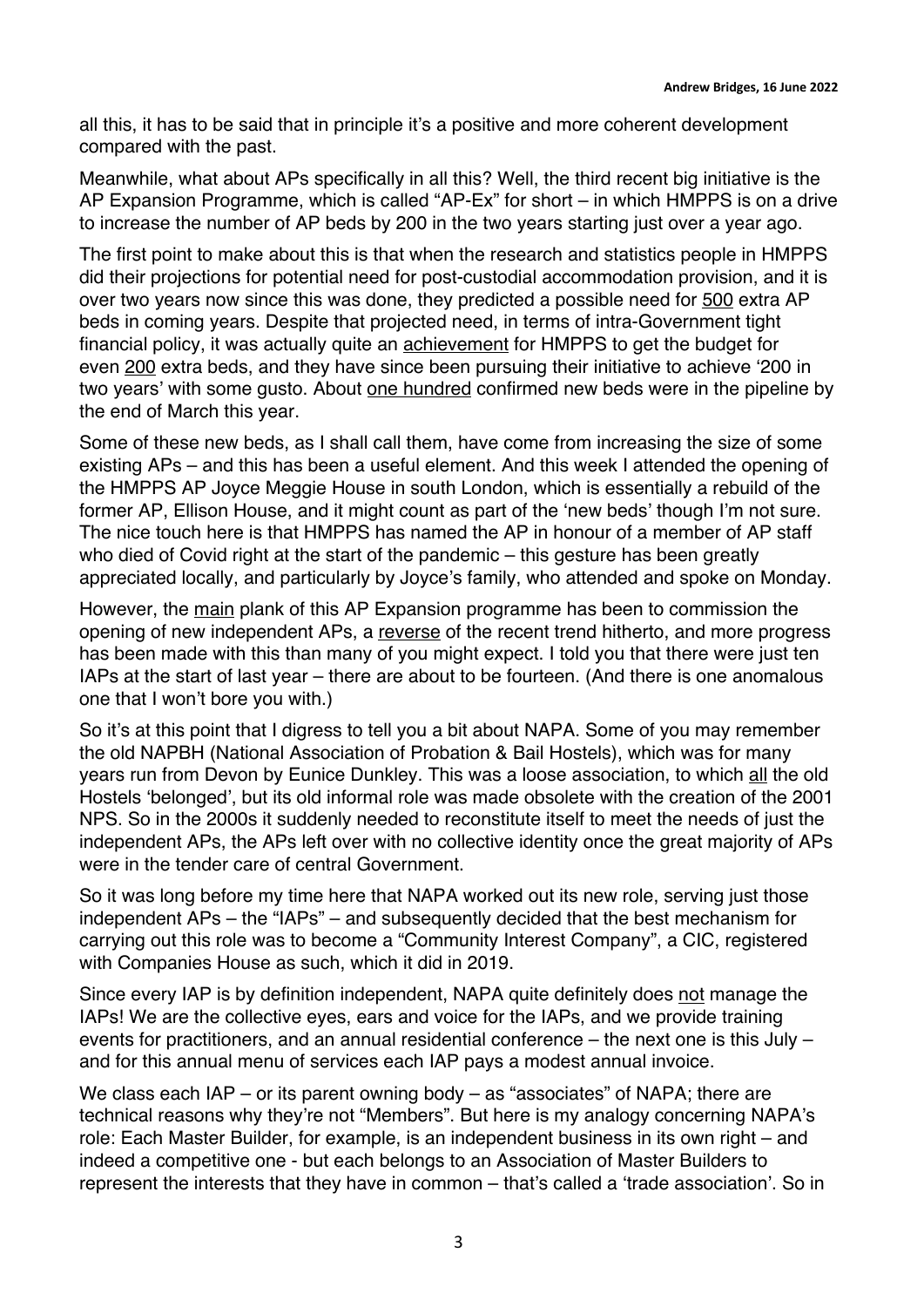that sense NAPA is the 'trade association' for the IAPs - but, if you prefer, the "collective eyes, ears and voice" for the IAPs.

NAPA's website can be found at napacic.org, and you can see that its Executive consists mainly of individuals from associate IAPs, working for NAPA voluntarily, plus two parttime paid members of staff: I'm one, and my colleague Caroline Morgan – no, this is a different Caroline Morgan in case you're wondering – is the other one, as Company Secretary.

Finally, what are the main current issues for the APs, in mid-2022?

In the state-run sector, as I call it, a substantial step forward in just the last month or so, was the regrading of a whole sector of AP staff from Band 2 to Band 3 status and pay, and this is of great credit to Sue Taylor, a Deputy Director within HMPPS, who was determined to get this through before she retired – and she's retired last month now!

Another big development in the state sector is now the plan to improve staffing at night by having proper double waking night cover nationally – the current provision in many places of just a security quard alongside one AP worker is unsatisfactory for many reasons that you can well imagine, so HMPPS knows that it needs to change this.

There are many other detailed operational issues for the state sector, which a national service is not so well equipped to manage, and I won't bore you with those now, but I will of course mention the pandemic that obviously deeply affected APs in both sectors. As you can guess, that has been a huge challenge, which they have all come through remarkably well, during a period when almost the whole of the rest of the Probation world was either shut down or working from home.

I'll now cross back to the independent sector, the IAPs.

Don't forget, these are the last remaining equivalents of the CRCs – the CRCs that so many of you were so anxious to get rid of – because these are the last bodies that, in practical reality, have a responsibility for, in effect, "managing sentenced offenders". What issues are they currently facing?

1. First: For the independents, the biggest strategic issue currently is that of the contractual relationship with HMPPS, which is about to go through another step-change. Things have already moved on from the days of 25 years ago when a two-page letter awarding an annual 'grant' to a hostel was sufficient. Contracts were established instead of grants in the 2000s, and revised into something more elaborate in 2015, taking over 30-odd pages. Now, following a ruling by HM Treasury, a much more highly regulated contracting regime has to be established by April 2024, with contracts that occupy some 200-plus pages about to become the norm. Some form of competitive tendering will also, at least theoretically, have to come into play – how this might be managed pragmatically is something yet to be worked out.

2. Second: The outstanding operational matter is always managing referrals. In principle, all individuals who are referred to APs should be High or Very High *Risk of Harm to others* cases, in order to be eligible for consideration, but they mustn't be so impossibly high as to be unmanageable. There is always a tension between the personnel making the referral and the personnel receiving the referral as to whether a particular case can reasonably be managed.